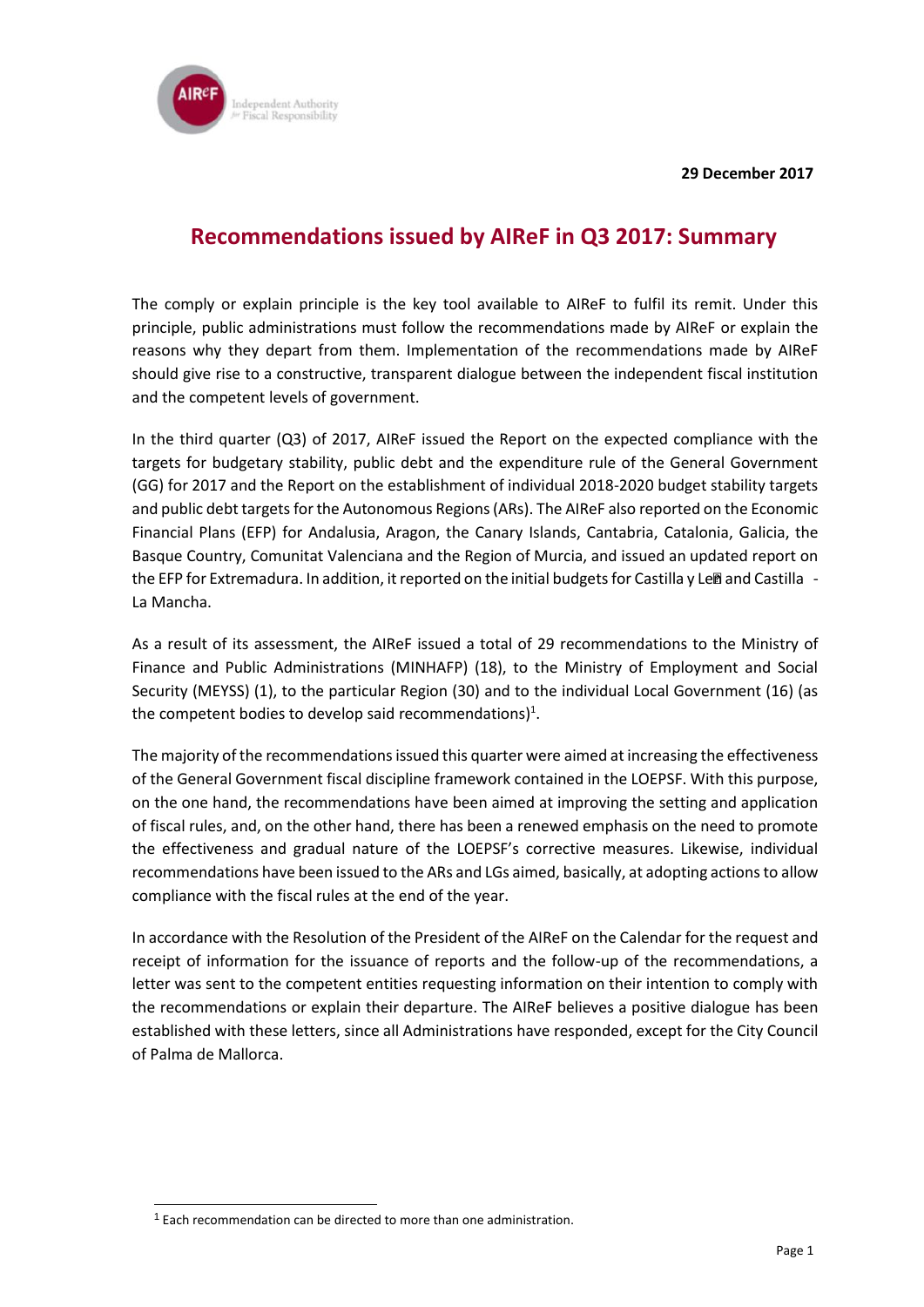### *Application of the LOEPSF*

The LOEPSF does not regulate a preventive procedure for the Central Administration (CA) similar to the procedure in place for the Regions in the event of appreciating deviation risks, which has been especially relevant in 2017 insofar as it is in that subsector in which the main deviation risks have been observed. For this reason, the AIReF again recommended that transparent control of the Regional execution should be articulated through monthly monitoring by the MINHAFP. The Ministry replied that, at present, all available data is published monthly, which permits the Ministry to adequately ensure that it is aware of the risk of deviations at year-end. While the AIReF is aware of these publications, it insists on the need for the MINHAFP's evaluations of the Regional execution to be transparent in order to show the effect of the adopted measures on compliance with the targets.

With respect to the Social Security Fund, the AIReF again requested that the Toledo Pact Commission identify potential measures aimed at ensuring the financial balance and sustainability of the Social Security System. The MEYSS believed progress was being made both within the Toledo Pact Commission and in the social dialogue between the Government and the economic and social partners, both of which were essential steps to be able to propose and adopt concrete measures.

As for the ARs, the AIReF made several recommendations regarding the EFPs, which constitute one of the main corrective measures foreseen in the LOEPSF. During this quarter, the reports on the EFPs were issued together with the individual report on the expected compliance with the 2017 targets of the ARs, as both assessments coincide, except for the Basque Country, whose report on the EFP was issued earlier.

At the Regional level, the recommendations made in relation to the EFPs were directed first to the MINHAFP to review the calendars and deadlines for their preparation, through three actions: (I) publish the report on compliance with the targets immediately after its issuance; (ii) communicate the system revenue forecast; and (iii) advance the approval of the final stability and public debt targets and the reference rate for the expenditure rule. The MINHAFP responded that the report was already being published as soon as possible, but that it would be expedited. Regarding the system revenue, the MINHAFP argued that the only possible forecasts are provided with the information available at that time. Finally, the MINHAFP argued that it was not justified to advance the approval of the targets, since this would mean having an economic and revenue forecast with less information, which could disrupt the necessary coordination between the internal and community regulations. In this regard, the AIReF reminds the Ministry that the internal regulations (article 15 of the LOEPSF) establishes that the MINHAFP must submit the target proposals for the ARs prior to April 1 of each year, which would be in line with its recommendation. In any case, the AIReF insists that the approval of the EFPs cannot become a mere formality.

On the other hand, the reports on the EFPs include individual recommendations to the ARs that were at risk of breaching the stability target or the expenditure rule in 2017. Regarding expenses, the AIReF recommended that the Regions of Aragon, Valencia, Extremadura, the Region of Murcia and Cantabria apply credit withholdings to cover deviations appreciated in execution. Only Cantabria reported that it was applying the withholdings, while Aragon and Extremadura noted that they would assess the opportunity to apply such withholdings if needed. Finally, Valencia and the Region of Murcia did not consider complying with the recommendation, arguing, in the case of Comunitat Valenciana, that it would be difficult to apply this recommendation as it was underfunded, and, in the case of the Region of Murcia, that it was unnecessary due to the fact that the increased revenue from the June approval of the GSB would allow it to compensate for deviations. In addition, the AIReF recommended that Andalusia adopt measures to ensure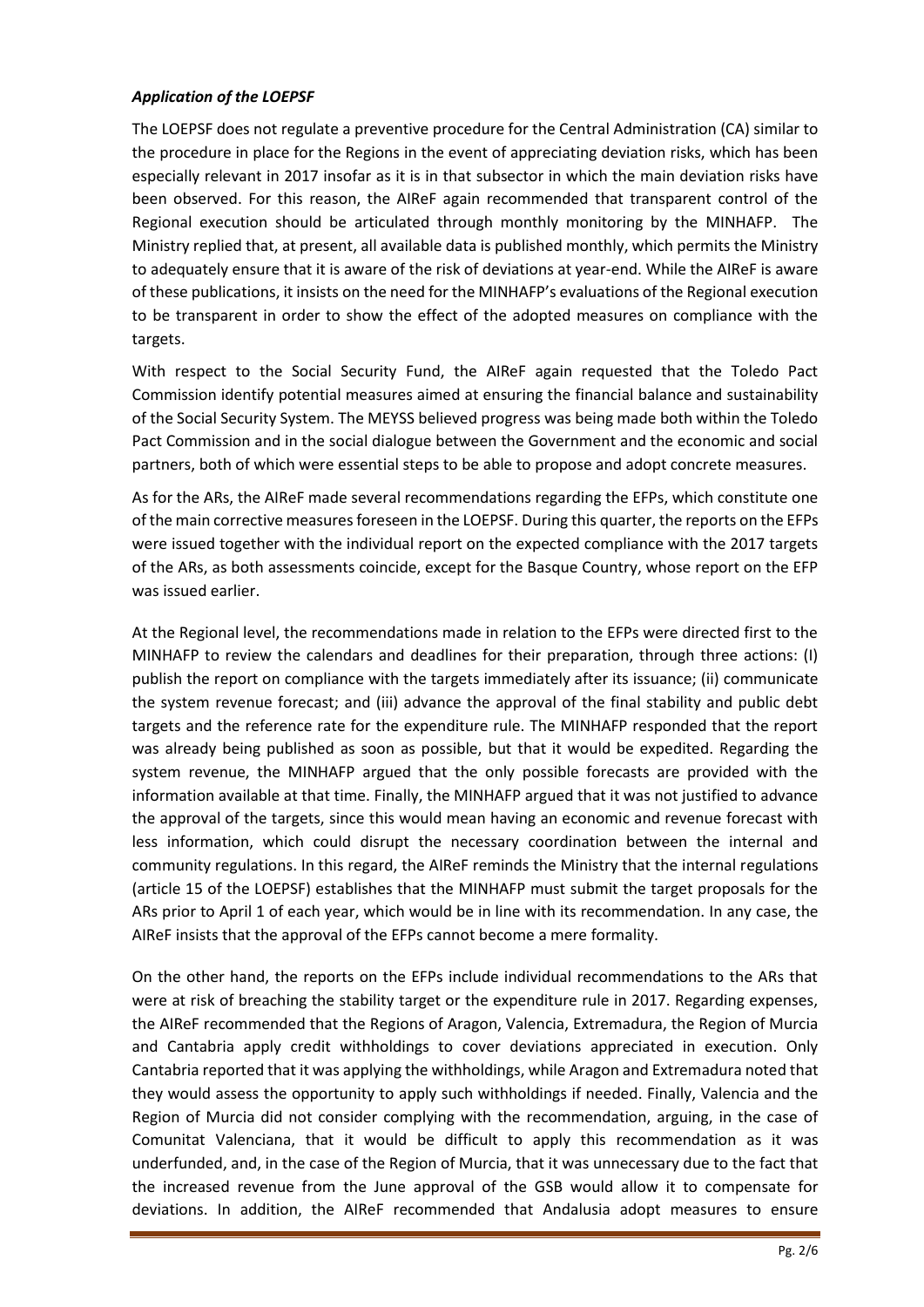compliance with the expenditure rule at year-end and review any discretionary spending increase, to which the region responded that it had adjusted the budget scenario included in the EFP, although it did not eliminate the larger expense measures.

On the revenue side, the AIReF recommended that Aragon, Cantabria and the Region of Murcia explore the existing margins in terms of regulatory tax competences. In all cases, the Autonomous Regions responded favourably to exploring or studying this possibility, although the Region of Murcia maintained negative revenue measures in the EFP.

Regarding the Local Governments (LG), in terms of the EFPs, the AIReF reiterated to the MINHAFP that it will arbitrate the necessary procedures to ensure coherence with the limits in the compliance with the fiscal rules between the Adjustment Plans and the EFPs for the same years. In this regard, the MINHAFP reported that these procedures existed for the ARs and reminded the LGs that the plans must be coherent and share the same projections, despite their different time horizons and targets, in line with the AIReF recommendations.

Likewise, it was recommended that all the guardianship bodies of the LGs apply the interpretation of article 25 of the LOEPSF homogeneously, to which the MINHAFP responded that it annually requested from the aforementioned bodies the statistics related to the responses to the requirements imposed on those LGs that, by omitting the approval or through breach of the EFPs, were in the subjective scope of article 25 LOEPSF, and that the data provided was published in the Information Centre.

With respect to the LGs, different recommendations were made individually: the application of article 25 of the LOEPSF for not having an EFP in force for 2017 (Madrid City Council), or for presenting risks of non-compliance with the EFP targets (City Councils of Barcelona and Palma de Mallorca and Diputació de Valencia); the adoption of execution measures to guarantee fulfilment at year-end (City Councils of Valencia, Zaragoza, Bilbao and Gijó, Diputació de Barcelona, Diputació de Sevilla, Island Council of Tener ife and Consell de Mallorca); the streamlining of the 2017 EFP approval process (City Council of Murcia); the adoption of debt reduction measures to reduce the debt-to-income ration to below 75% (City Council of Malaga) and the monitoring of the fiscal rules to guarantee compliance (City Councils of L'Hospitalet de Llobregat and Valladolid).

Of the responses received, the City Councils of Barcelona, Gijón, Murcia, Málaga, L'Hospitalet de Llobregat and Valladolid; the Diputació de Sevilla, the Diputació de Barcelona and the Island Council of Tenerife reported compliance or their commitment to comply with the recommendations. The City Council of Madrid approved availability agreements to comply with the EFP forecasts while the contentious-administrative appeal is being resolved. However, both the Diputació de Valencia and the City Council of Zaragoza departed from the recommendations, considering that they do not violate the fiscal rules by deviating from the EFP targets, provided that they are within the general targets set for the local subsector, as the AIReF notes that regarding fiscal rules, the limits to comply with are those set in the EFPs. Finally, the City Council of Valencia indicated that it had adjusted its execution to comply with the expenditure rule and, therefore, it expected to comply, lacking more up-to-date information; and the Consell de Mallorca stated that although it is monitoring the Expenditure rule, it will only be certain of its compliance upon settlement and that, in case of non-compliance, it would follow the legally established procedure.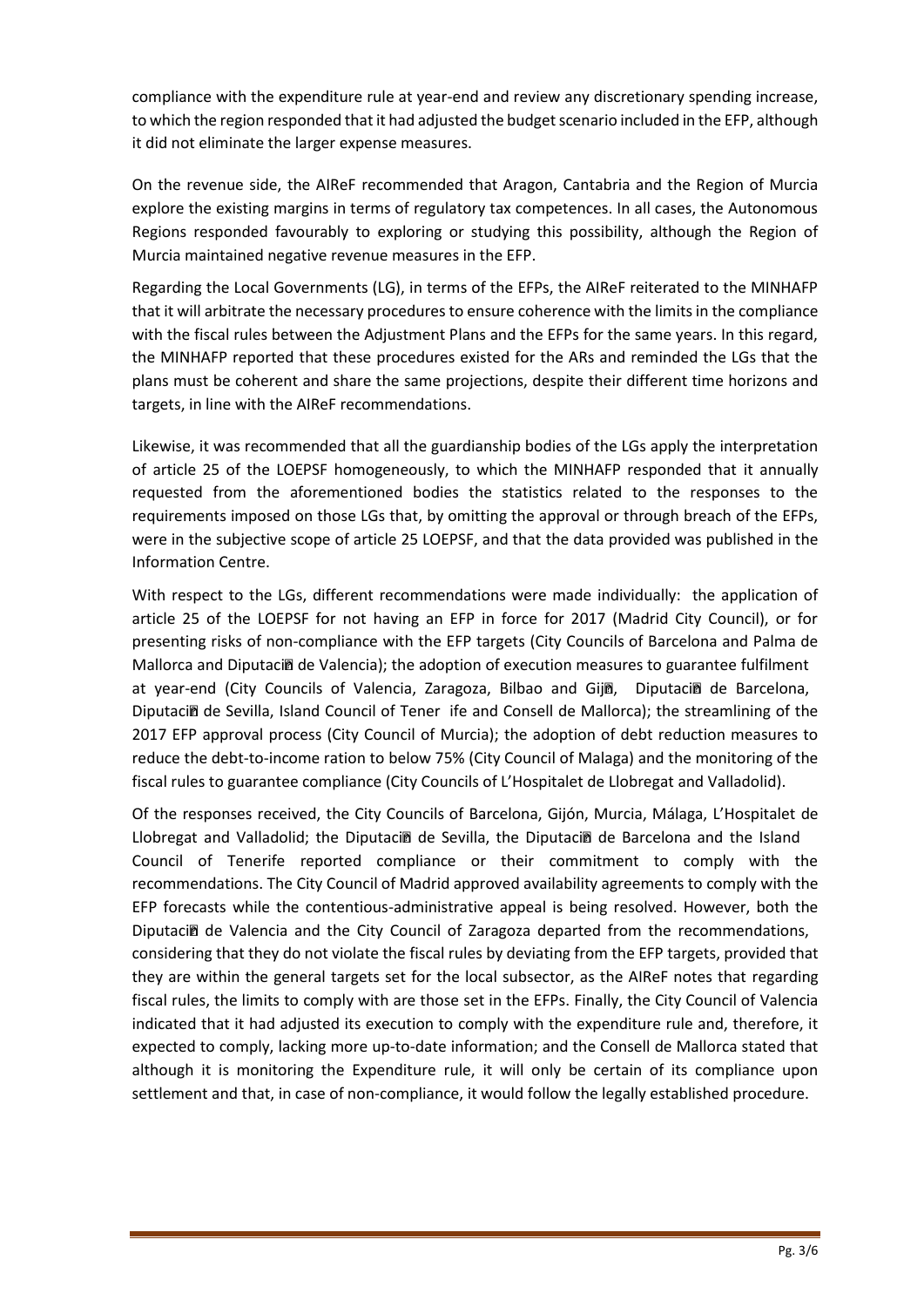#### *Budget Stability Targets*

In the report on the expected compliance with the 2017 General Government budget stability, public debt and expenditure rule targets, it was recognized that compliance with the stability target was considered feasible for the General Government as a whole, although the situation varied by subsector, as subsectors such as the LGs could end the year with a surplus while others, such as the CA (and to a lesser extent, the SSF) presented high risks of deviation. Consequently, it was recommended that a clear methodology for the vertical distribution of the deficit target be established and published, taking into consideration the financial situation of the various subsectors, providing rigour, realism and enforceability to the establishment and subsequent fulfilment of the stability targets. The MINHAFP response was that article 15.2 of the LOEPSF already indicated a clear methodology for the vertical distribution of the deficit target, and that, in any case, these targets should be consistent with the path set by the European Commission. In this regard, the AIReF notes that article 15 of the LOEPSF only considered formal but not substantive aspects of the distribution of the targets, insisting on the need to make the underlying calculations transparent.

In the report on the establishment of the individual 2018-2020 budget stability and public debt targets for the ARs, the AIReF recommended that the Ministry's proposal include an explanation of the methodology and criteria used to support the setting of homogeneous deficit targets as well as a consideration of their feasibility. The MINHAFP responded that the feasibility of the target was due to the fact that it was less demanding than the previous year while there was greater revenue available from the Autonomous Financing System (SFA). However, it indicated that it would seek to broaden the technical and methodological basis on successive occasions, which the AIReF views positively.

In relation to the above, it was also recommended that the MINHAFP proposal for the distribution of the individual AR targets include the following: (I) the projected SFA revenue for each Region for the target period; (ii) a year-end forecast for the year immediately preceding that period; and (iii) a medium-term debt sustainability analysis. The Ministry promised to take this last recommendation into consideration, noting that the revenue was already being published in the Stability Programme and the monthly 2017 year-end forecast was available on its website. The AIReF highlights the relevance of this information in order to report on the distribution of the targets and specifies that there is no breakdown by region in the Stability Programme and no monthly year-end forecast published by the MINHAFP.

## *Debt targets*

Regarding the AR debt targets, the AIReF recommended to the MINHAFP that when the Autonomous Regions incurred a deficit lower than the fixed stability target, the debt target would be adjusted to the financing needs incurred at the end of the year. The MINHAFP did not consider it appropriate to follow this recommendation, alleging, among other reasons, that the debt target must be consistent with the stability target and that it is formulated in terms of maximums without incentives in the current context in the ARs to exhaust their margin of indebtedness. The AIReF, without questioning that the debt target should be consistent with the stability target, believes that when measuring compliance, debt margins should not be permitted to be higher than the actual financing needs, which would not help to control the debt and, therefore, the effectiveness of this fiscal rule.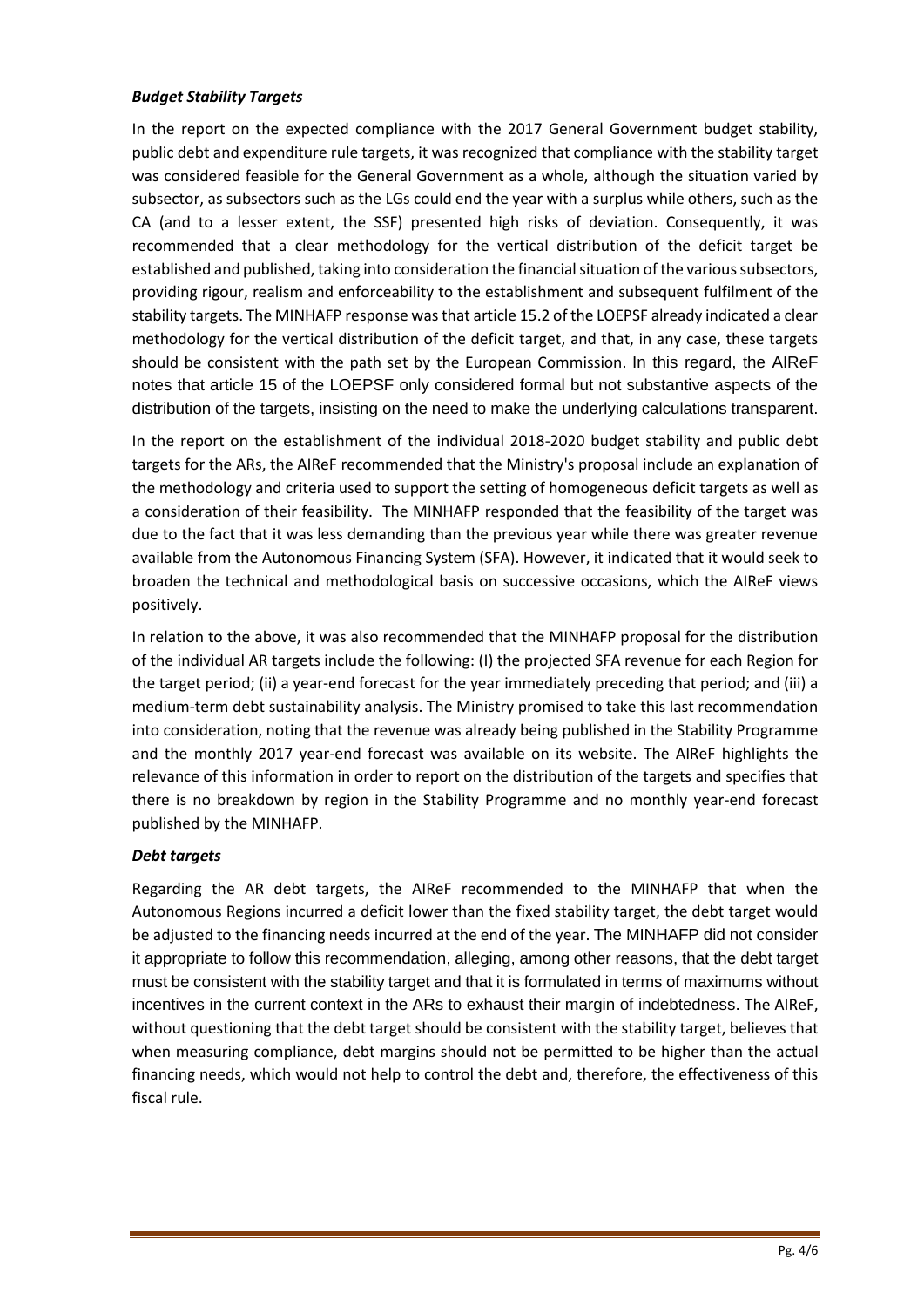On the other hand, the MINHAFP recommended to continue in the direction it began in 2016 and 2017, limiting the exceptions that permit the initial AR debt targets to be corrected. The Ministry responded that it will consider this recommendation, but that it expects that the exceptions will be reduced in the future due to the improvement of the fiscal balances.

## *Expenditure rule*

Regarding the expenditure rule, the AIReF insisted on speeding up the actions necessary for the constitution of the work groups announced to analyse the expenditure rule, and that the specific problems in the application of the rule be immediately resolved. The MINHAFP, in addition to stating that the working groups are being constituted, it recognized that the specific problem of applying the rule to the smaller LGs has been identified and it is reinforcing the insistence and urgency expressed by the AIReF to resolve the practical application problems.

Moreover, MINHAFP was recommended to eliminate the new heading, "Transfers of expenditure capacity from other Public Administrations" included in the questionnaire for the drafting of the Canary Islands EFP, unless it was justified and compatible with the LOEPSF, in which case, it should be included in the "Guide for the determination of the expenditure rule of the Autonomous Regions". The MINHAFP responded that the heading could not be eliminated, since it covered the transfer of expenditure capacity between Autonomous Regions. The AIReF understands that it is not possible to transfer expenditure capacity and, therefore, only in the event that this concept is compatible with the LOEPSF should it be included for general knowledge in the aforementioned guide for the ARs.

On the individual level, in addition to the above recommendations for the ARs that have an EFP, it is recommended that the Balearic Islands adopt the necessary measures to guarantee compliance with the expenditure rule at year-end and review any discretionary spending increase measures. The region reported that it was monitoring the budget, although it acknowledged that there were methodological issues with the expenditure rule that made it difficult to calculate.

# *Transparency*

The AIReF made two recommendations related to publication in order to increase transparency. First, it recommended that all data necessary for the verification of compliance with the fiscal rules be published, both at the LG subsector level and at the individual level, publishing the main components involved in the calculations. The MINHAFP responded that all available information was published transparently and that this provided adequate control and monitoring of the compliance with the fiscal rules. While the AIReF views this positively, it still believes that the information is insufficient and insists on the need to increase transparency.

Second, MINHAFP was recommended to publish the signed commitments adopted in the meetings with the financial guardianship bodies of the LGs on common fiscal rule application criteria, as well as the actions that are separate from said criteria. The MINHAFP responded that the publication of the agreements would entail the consideration of their content by the political representatives, which could distort their content and purpose and, consequently, reiterated the invitation to the 2017 meeting sent to the representatives of the AIReF.